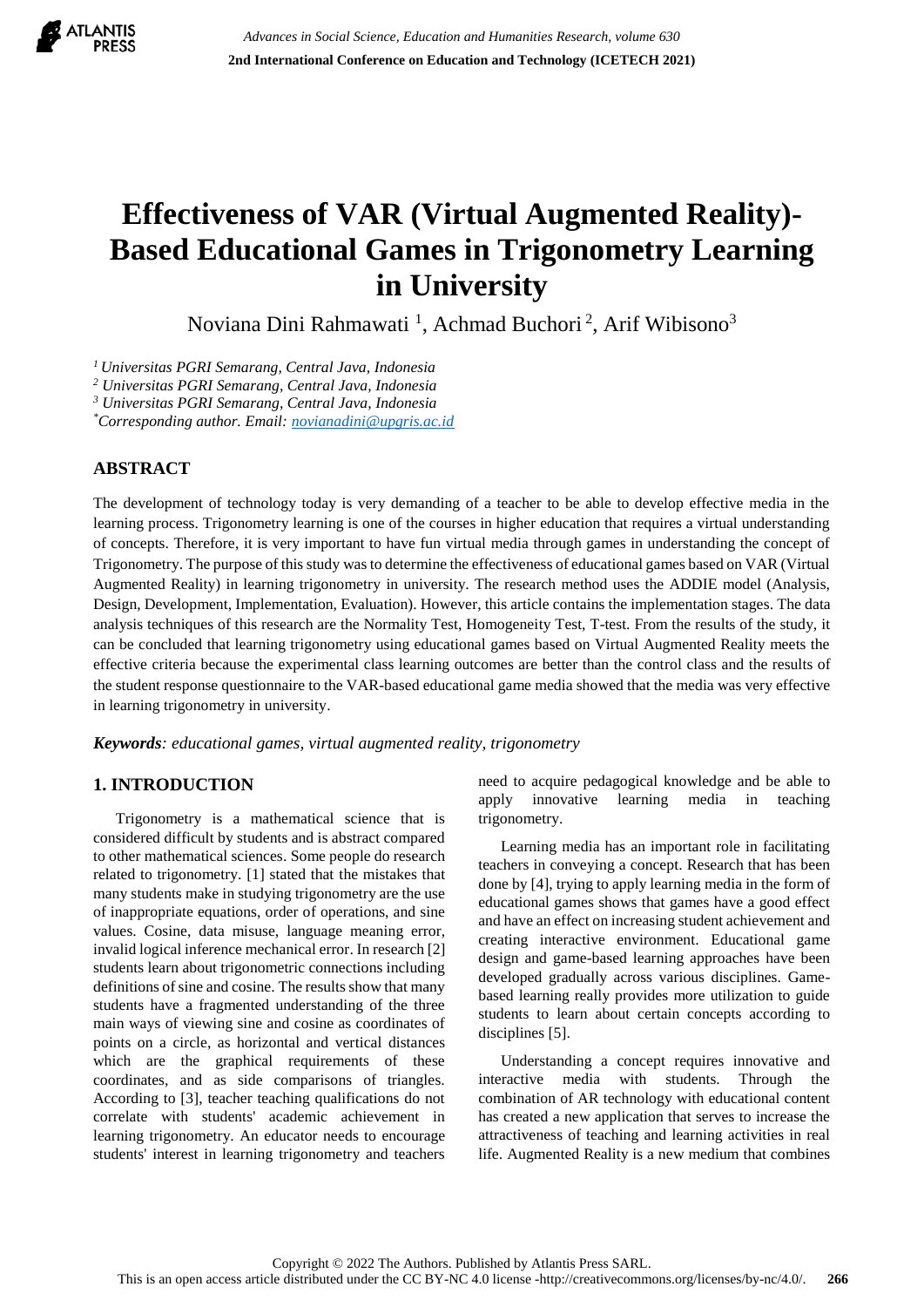aspects of ubiquitous computing, real computing, and social computing. This media unites the virtual and real worlds [6]. According to research conducted by [7], the application of VR can be used to introduce children to seeing the stars and the application of AR technology is able to create a solar system at the student desk. So that students can interact in science learning. Thus, both AR and VR technology have shown that both can be used effectively for teach information about science. However, AR and VR have advantages and disadvantages so it is necessary to adjust the technology integration with the learning environment. Both technologies are able to provide new innovations in the interesting world of education.

Trigonometry learning at UNIMUS Semarang still uses media in the form of textbooks and has not implemented a technology-based media. In fact, students need to understand the concept of trigonometry visually through interesting and fun media. Therefore, the author wants to know the effectiveness of VAR-based educational games on trigonometry learning at university.

## **2. RESEARCH METHODS**



**Figure 1.** ADDIE model

This type of research is research and development. This research method is the method used to produce educational game products based on Virtual Augmented Reality (VAR) in Trigonometry learning at the University. The population of this research is the first semester students of UNIMUS mathematics education study program. The software used in the development of this media is the Unity 3D software, Blender, Vuforia Development and Corel Draw. The data collection technique used is the method of documentation, tests, and student response questionnaire. The data analysis techniques of this research are the Distribution Normality Test, Homogeneity Test, and t-test. The development procedure in this study is the ADDIE model which includes (1) analysis, (2) design, (3) development, (4) implementation, (5) evaluation. The ADDIE model is a cycle design model that has several advantages, including being flexible enough to allow anyone and at any time to review a step and refine it [8]. The procedure can be seen in Figure 1. However, this article contains the implementation stages.

## **3. RESULTS AND DISCUSSION**

The application of the expanded product test was carried out at UNIMUS Semarang by taking samples of 1st semester students, class 1A as the experimental class and class 1C as the control class. Because the research was carried out during the Covid-19 pandemic, the expanded trial was carried out online using the Zoom platform. Lecturer response questionnaires and student responses using Google Forms. Post-test data analysis was conducted to determine whether the experimental class and control class had differences between conventional learning and learning using VAR-based educational games in trigonometry learning. Furthermore, the researchers analyzed the post-test data that had been carried out in class 1A and class 1C. The steps used to analyze the post test data are as follows.

#### *3.1. Normality test*

To Calculation of the initial data normality test with a significant level of 5% using Liliefors. Hypothesis test on the calculation of the normality of the initial data are as follows: Ho :  $L_0 < L_{table}$  then the population is normally distributed. Ha :  $L_0 > L_{table}$  then the distributed. Ha :  $L_0 > L_{table}$  then the population is not normally distributed. The following results were obtained.

**Table 1**. Normality Test

| Class                                    | n  | Ln    | $L_{table}$ | Decision               |
|------------------------------------------|----|-------|-------------|------------------------|
| Experiment<br>$\left(1\mathrm{A}\right)$ | 25 | 0,115 | 0,173       | Normal<br>distribution |
| Control $(1C)$                           | 22 | 0,137 | 0,184       | Normal<br>distribution |

From the table it is clear that  $0.115 < 0.173$  and  $0.137$ < 0.184. So with a significant level of 5%,  $L_0 < L_{table}$ on control class and experimental class with  $n_1 = 25$  and  $n_2 = 22$  so Ho is accepted. This means that the samples from the experimental class and the control class samples come from samples that are normally distributed.

#### *3.2. Homogeneity Test*

Homogeneity test is used to test the similarity of two variances. From calculation with MS. Excel obtained  $F_{count} = 1,57$ , with alpha = 0.05 and dk the numerator (25)  $-1=$  24), dk the denominator  $(22 - 1= 21)$ , so  $F_{(0,05)(24,21)} = 2,57$ . Ho acceptance test criteria if  $F_{count} < F_{table}$ . Because  $F_{count} < F_{table}$  is  $1.57 < 2.57$ then Ho is accepted, so it can be concluded that the variance between groups is homogeneous (same).

## *3.3. T-test*

The effectiveness of Virtual Augmented Reality (VAR) based Educational Game media is tested by using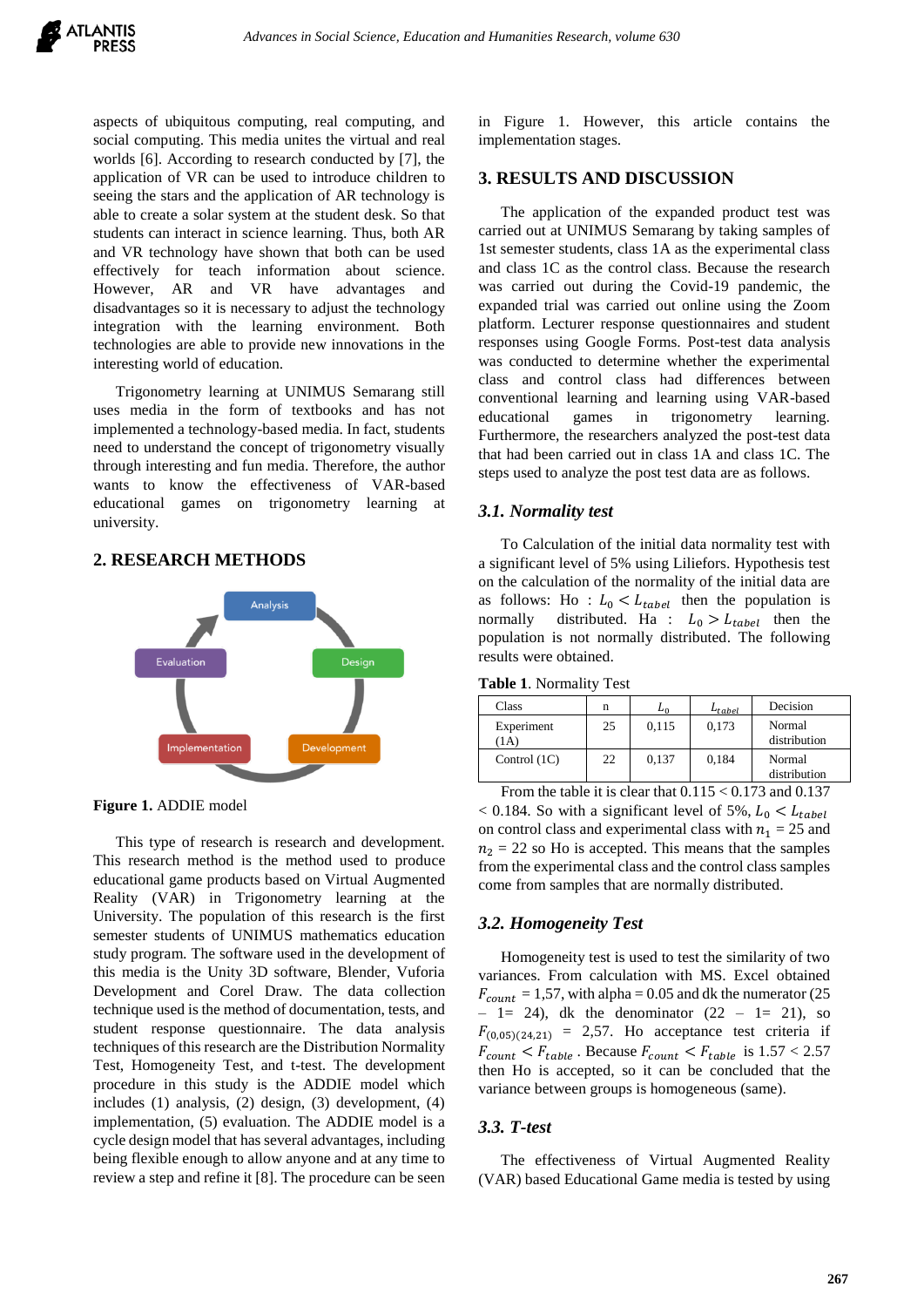an experimental design that is Post test Only Control Design. In design There are two groups, namely the experimental group and the control group. Design This experiment is used to compare student achievement between groups experimental group and control group in the hope that the experimental group's performance will be better than the control group. The hypotheses used in this study are as follows.

 $Ho = The results of learning mathematics using$ Virtual-based Educational Game media Augmented Reality (VAR)) there is no difference with the learning model conventional.

Ha = Mathematics learning outcomes using Virtualbased Educational Game media Augmented Reality (VAR) is better than the learning model conventional.

To find out which learning is better, the t-test test is used (the right).

| Class name                           | Mean<br>$(\bar{X}_l)$ | $n_i$ | $t_{count}$ | $t_{table}$ |
|--------------------------------------|-----------------------|-------|-------------|-------------|
| The<br>experimental<br>class $(X_1)$ | 88.57                 | 25    | 4,69        | 1.78        |
| The<br>control<br>$class(X_2)$       | 69.84                 | 22    |             |             |

Based on calculations with MS. Excel obtained the average of the experimental class namely  $x_1 = 88.57$  and the control class average is  $x_2 = 69.84$  with  $n_1 = 25$ ,  $n_2$  $= 22$  and s = 15,503 so that  $t_{count} = 4.69$  is obtained. The result of  $t_{count}$  is compared with  $t_{table}$ . From distribution list t with probability 0.95 and  $dk = 25$  then  $t_{0.95}$  is 1.78. From calculation obtained  $t_{count}$  of 4.69 and  $t_{table}$  of 1.78. Because  $t_{count} > t_{table}$  that is 4.69 > 1.78 then Ho is rejected.

Based on the above calculations because Ho is rejected, it can be concluded that the learning outcomes mathematics using Virtual Augmented Reality (VAR) based Educational Game media better than conventional learning models. This proves there is differences in learning achievement because lecturers use two different treatments between classes control and experimental class with the average value of the experimental class, namely  $x_1 = 88.57$  and the average control class that is  $x_2 = 69.84$ .

This is supported by research conducted by [9], which concludes that the emergence of virtual technology capable of supporting augmented reality has provided tremendous opportunities for improve the way we learn. The use of this media can increase student involvement in interaction with the surrounding environment, both

inside and outside the building. Advances in pedagogical development Virtual or augmented concepts, applications and technologies are appropriate for educational institutions. However, the potential of both VR and AR requires careful reflection to be true translated into educational efficacy. Thus, it is hoped that the use of this technology can provide benefits in improving student achievement [10].

#### *3.4. Student Response Results*

Data collection on student responses to learning media based on Virtual Augmented Reality (VAR) was obtained through a google form link questionnaire. Questionnaire links were given to students after students finished using Virtual Augmented Reality (VAR)-based Educational Game Media. This aims to find out how well the Virtual Augmented Reality (VAR)-based Educational Game media is used for students. From the calculation results, the average percentage of students is 90.64%. After conversion with a scale conversion table, the Virtual Augmented Reality (VAR)-based Educational Game media is in the range of 81% - 100%. So getting the criteria is very good. The percentage score of each student response criteria can also be seen in the form of a chart in Figure 2.



**Figure 2** Bar Graph of Student Response Questionnaires

## **4. CONCLUSION**

From the results of the study, it can be concluded that learning trigonometry using educational games based on Virtual Augmented Reality meets the effective criteria because the experimental class learning outcomes are better than the control class as indicated by the value  $t_{count} = 4.69 > t_{table} = 1.78$  and the experimental class has an average 88.57 and the control class has an average of 69.84. In addition, the student response questionnaire to the VAR-based educational game media showed 90.64% which indicated that the media was very effective in learning trigonometry at university.